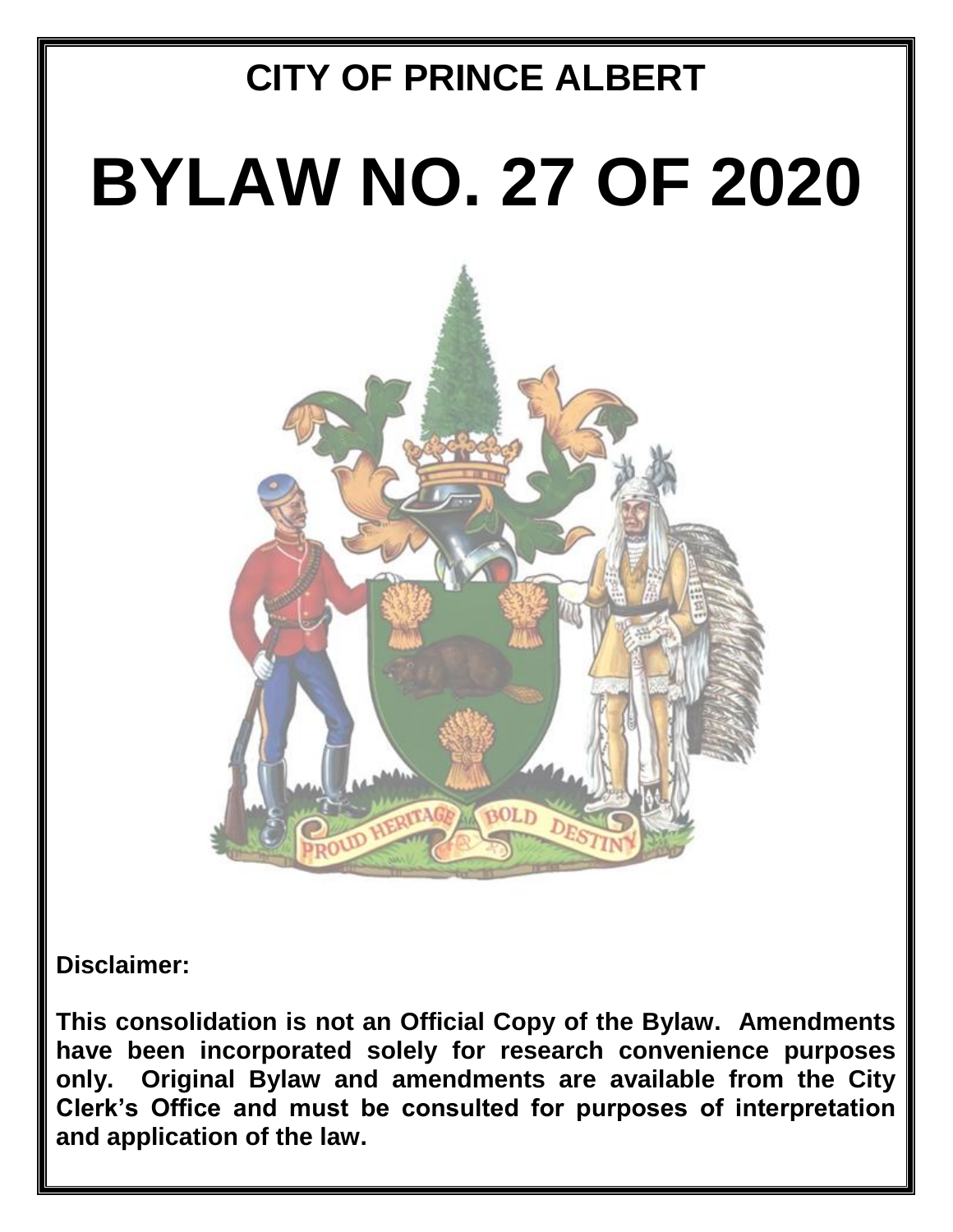# **OFFICE CONSOLIDATION**

# **PROPERTY AMENITIES BYLAW**

# **BYLAW NO. 27 OF 2020**

**Including the Following Amendments:**

### **AMENDMENTS DATE PASSED**

Bylaw No. 14 of 2021 July 12, 2021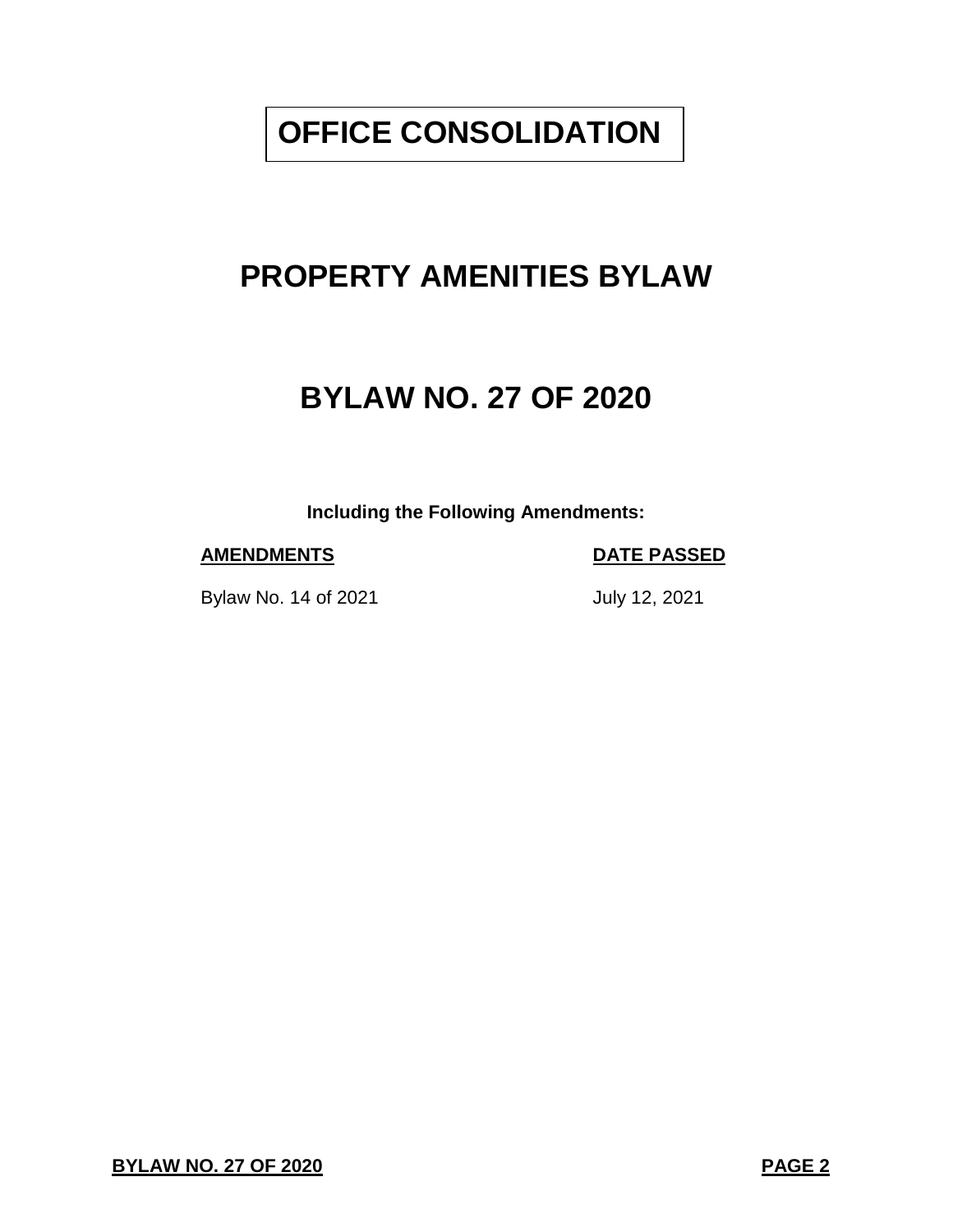# **CITY OF PRINCE ALBERT BYLAW NO. 27 OF 2020**

*A Bylaw of The City of Prince Albert respecting the authority to address property amenities and the abatement of nuisances within the City of Prince Albert*

WHEREAS Section 8 of *The Cities Act*, enables a Council to pass a bylaw for purposes of establishing standards for nuisances, including property, activities and items that affect the amenity of a neighbourhood;

NOW, THEREFORE, THE COUNCIL OF THE CITY OF PRINCE ALBERT IN OPEN MEETING ASSEMBLED ENACTS AS FOLLOWS:

## PART I INTERPRETATION

1. Short Title

This Bylaw may be cited as the "Property Amenities Bylaw".

2. Purpose

The purpose of this bylaw is to identify what constitutes a nuisance and provide for the abatement of nuisances, including property or things that adversely affect:

- (a) the safety, health and welfare of people in the neighbourhood;
- (b) people's use and enjoyment of their property; or,
- (c) the amenity of a neighbourhood.
- 3. Definitions

In this Bylaw:

(a) "Act" means *The Cities Act*.

### **BYLAW NO. 27 OF 2020 PAGE 3**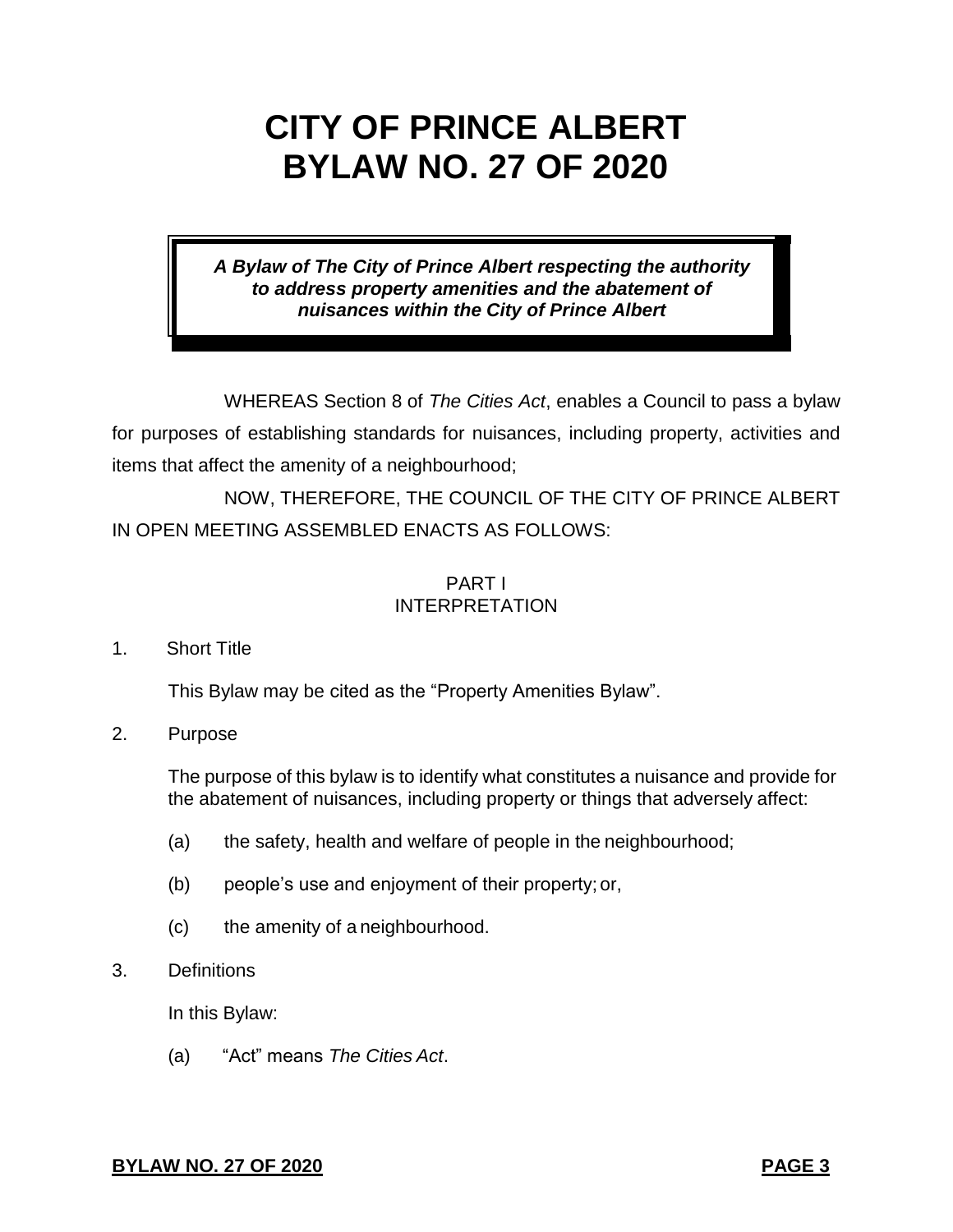- (b) "Accessory building" means an accessory building within the meaning of The City of Prince Albert's current Zoning Bylaw.
- (c) "Boarded" means, in the case of a door or a window frame or casing, a frame or casing that is covered and/or secured, whether by temporary or permanent measures, by plywood or other materials instead of a door or a window.
- (d) "Building" means a building within the meaning of *The CitiesAct*.
- (e) "Bylaw Manager" means the person employed by the City of Prince Albert who is assigned to and holding the position responsible to administer, supervise and oversee bylaw enforcement and Bylaw Enforcement Officers for the City of Prince Albert.
- (f) "Officer" means a person appointed by Council as a Bylaw Enforcement Officer as contemplated by Section 337 of *The Cities Act* and/or appointed to enforce City bylaw or bylaws pursuant to other legislative authority, or any member of the Prince Albert Police Service.
- (g) "City" means the City of PrinceAlbert.
- (h) "Council" means the Council of the City of Prince Albert.
- (i) "Graffiti" means any drawings, inscription, writing or other mark that disfigures or defaces any building, accessory building, fence or other structure, however made, or otherwise affixed.
- (j) "Grass" means any vegetation, usually consisting of typically short plants with long narrow leaves, growing wild or cultivated, on lawns or in gardens.
- (k) "Junked Vehicle" means any automobile, tractor, truck, trailer or other vehicle not mentioned or defined herein, that,either:
	- (i) has no valid license plates attached to it;
	- (ii) is inoperative, or inoperable, or cannot be moved by its own power, at the request of the Officer; or,
	- (iii) is in a rusted, wrecked, partly wrecked, dismantled, partly dismantled, inoperative or abandoned condition;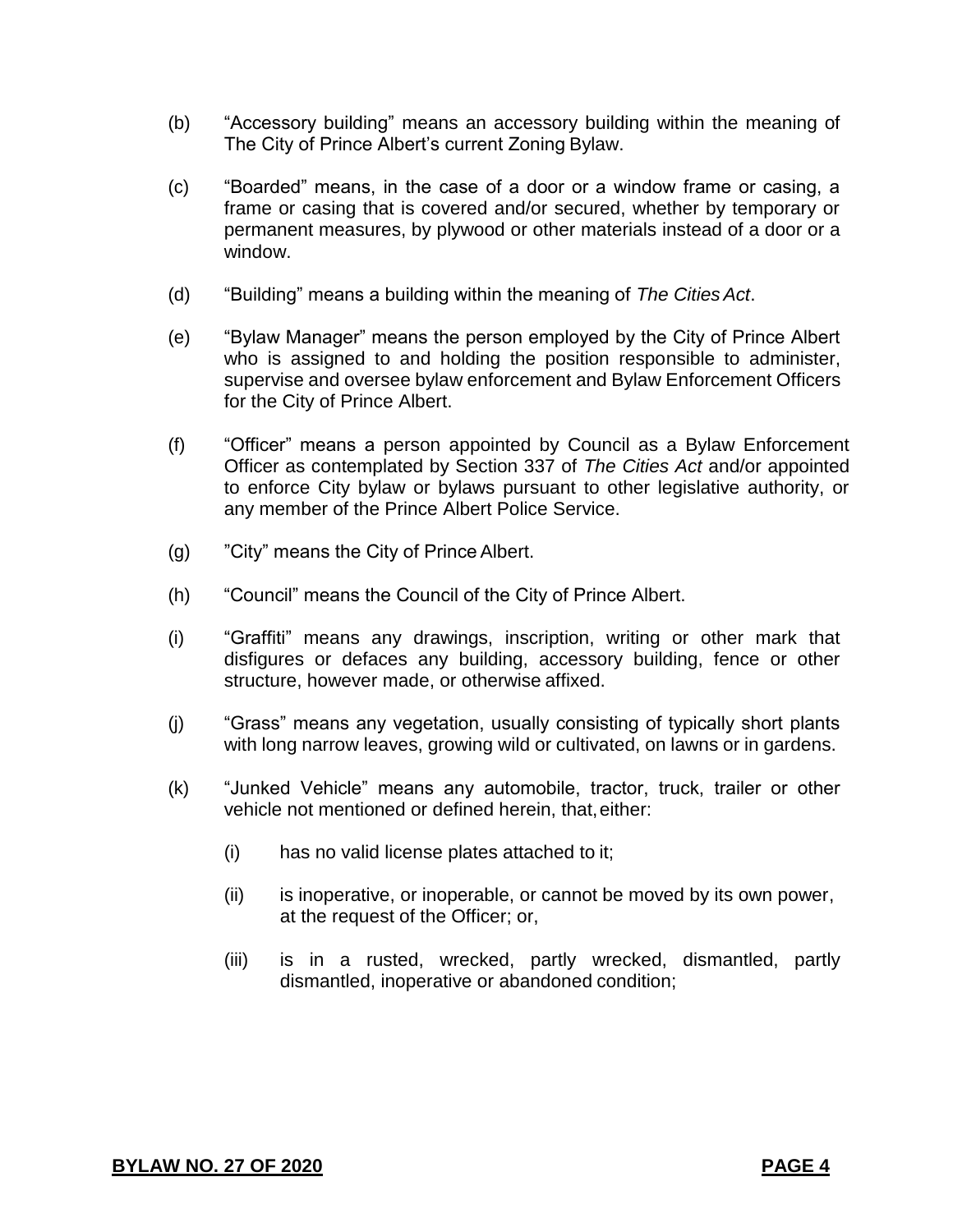and is located on private land, but that:

- (iv) is not completely obscured or enclosed within a structure erected in accordance with any bylaw respecting the erection of buildings and structures in force within the City; and,
- (v) does not form part of a business enterprise, such as a garage or salvage, junkyard, scrap metal, etc., lawfully being operated on that land.
- (l) "Nuisance" means a condition of property, or a thing, or an activity that adversely affects or may adversely affect:
	- (i) the safety, health and welfare of people in the neighbhourhood;
	- (ii) people's use and enjoyment of their property; or,
	- (iii) the amenity of a neighbourhood;

and includes:

- (iv) a building that:
	- (A) is an imminent danger to public safety, which shall be deemed to include, without limitation, a building that is:
		- (1) unoccupied; or,
		- (2) damaged;
	- (B) has defective or missing hardware so as to be incapable of locking or securing entrances to the building or is otherwise vulnerable to trespass, occupancy and/or entrance by unauthorized persons;
	- (C) has door or window frames or casings that are boarded; or,
	- (D) is the subject of an Order for repair, remedy or upgrade issued pursuant to a Bylaw of the City of Prince Albert or provincial legislation or regulation for which the repair, remedy or upgrade has not been completed within a timeframe specified by the Order;
- (v) Land that is overgrown with grass, weeds or trees;
- (vi) Untidy and unsightly property;
- (vii) Junked vehicles; or,

**BYLAW NO. 27 OF 2020 PAGE 5**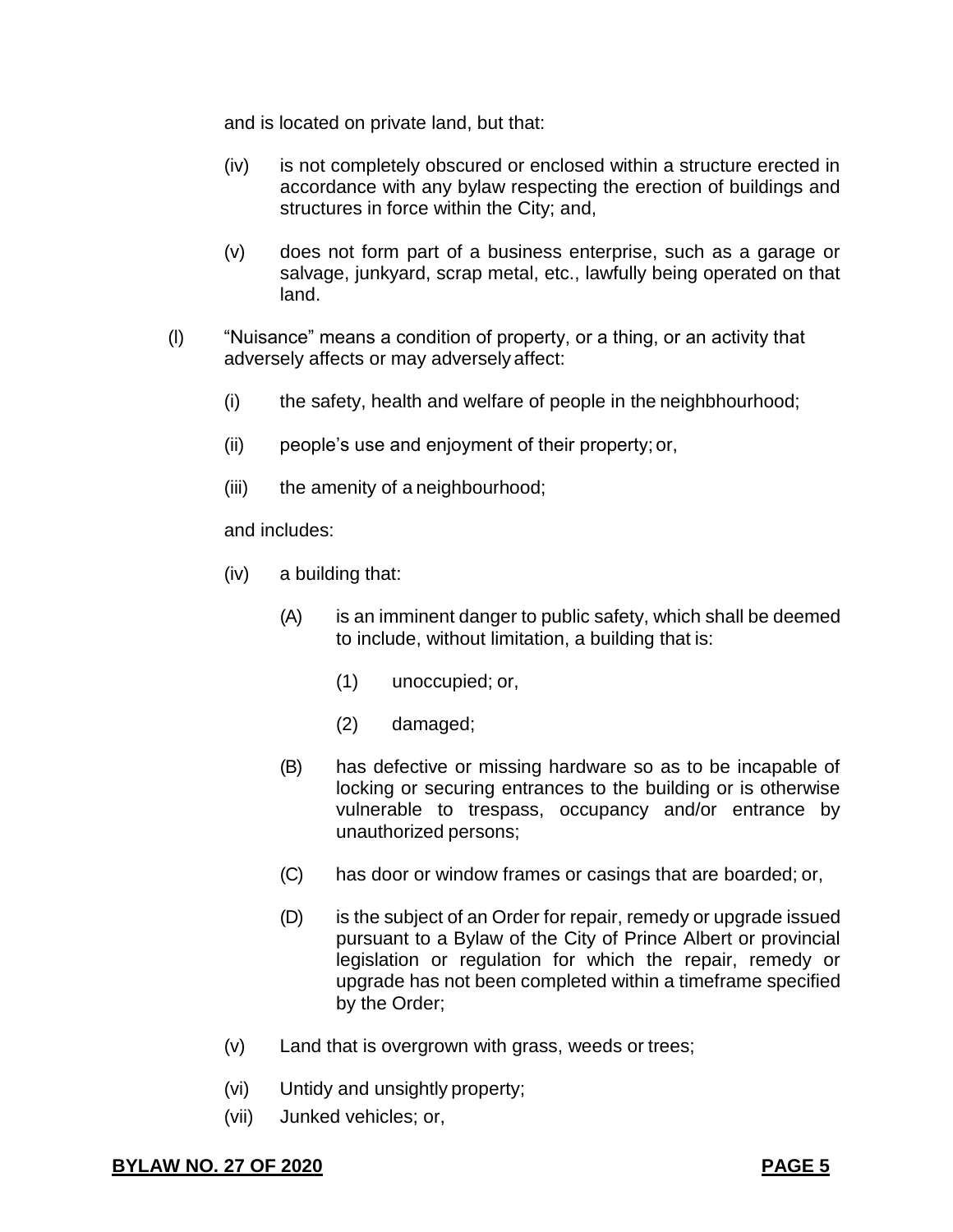- (viii) Open excavation(s) on property.
- (m) "Occupant" means an occupant as defined in *The CitiesAct*.
- (n) "Owner" means an owner as defined in *The CitiesAct*.
- (o) "Parking pad" means a gravel, concrete or paved area, or an area constructed of similar material as approved at the discretion of the Director of Planning and Development Services, on a property intended for parking a vehicle or recreational vehicle.
- (p) "Property" means land or buildings or both.
- (q) "Recreational Vehicle" means a vehicle designed for recreational use, such as a motor home, camper, all-terrain vehicle, boat, snowmobile or trailer.
- (r) "Structure" means anything erected or constructed, the use of which requires temporary or permanent location on, or support of, the soil, or attached to something having permanent location on the ground or soil, but not including pavements, curbs, walks, or open air surfaced areas.

*(14/2021, s.1a)*

4. Responsibility

Unless otherwise specified, the owner of a property, including land, buildings and structures, shall be responsible for carrying out the provisions of this bylaw.

### PART II **NUISANCES**

5. Nuisances Prohibited Generally

No person shall cause or permit a nuisance to occur or remain on any property owned by that person.

6. Dilapidated Buildings

Notwithstanding the generality of Section 5, no person shall cause or permit a building or structure to deteriorate into a ruinous or dilapidated state such that the building or structure:

(a) is deemed a danger to the public's health or safety; or,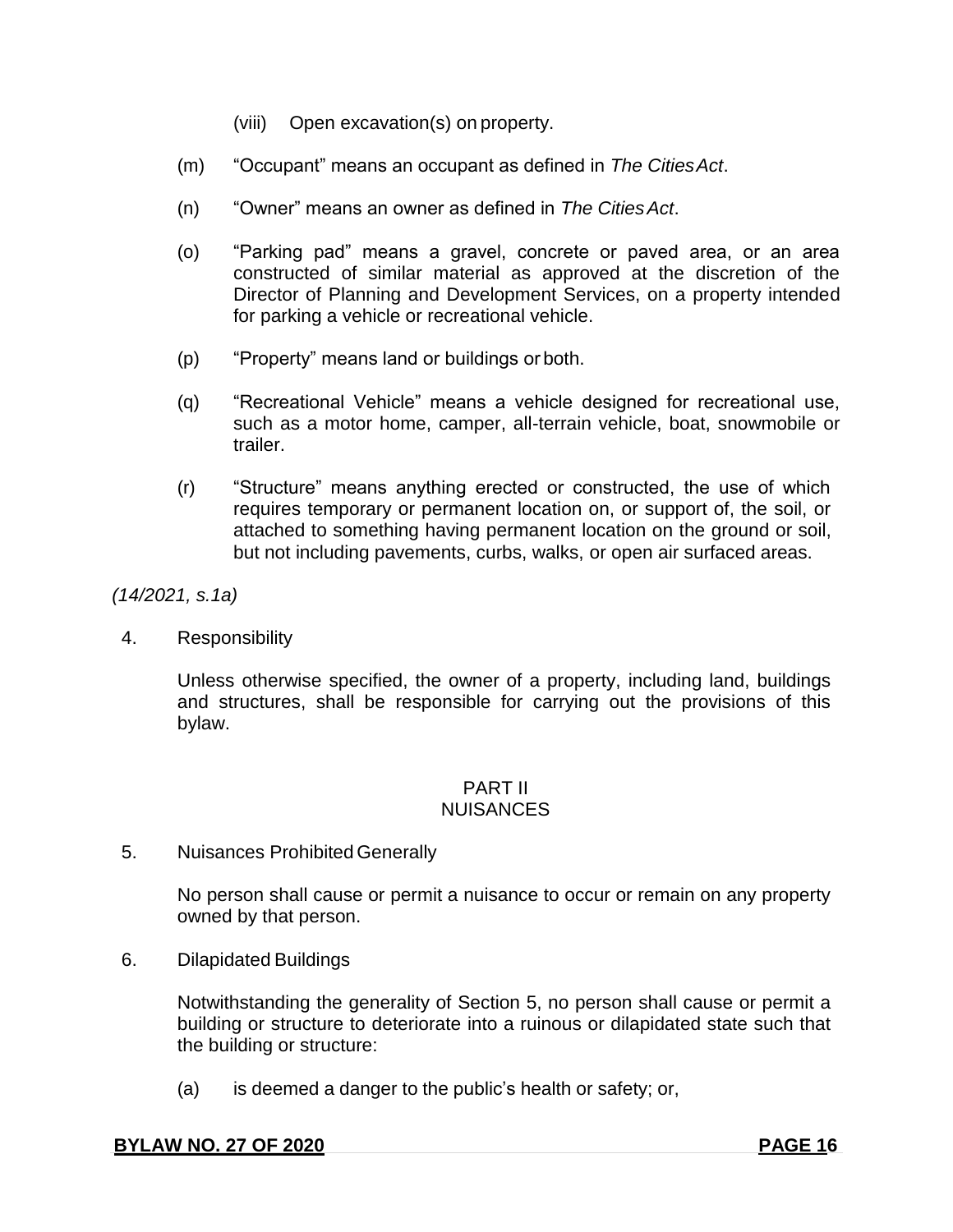- (b) substantially depreciates the value of other land or improvements in the neighbourhood.
- 7. Unoccupied Buildings

Notwithstanding the generality of Section 5, no person shall cause or permit an unoccupied building to become damaged or to deteriorate into a state of disrepair such that the building is or shall become an imminent danger to public safety.

- 8. Overgrown Grass, Weeds and Trees
	- (a) Notwithstanding the generality of Section 5, no owner or occupant of land shall cause or permit the land to be overgrown with grass or weeds.
	- (b) For the purposes of this section, "overgrown" means in excess of 20 centimeters in height.
	- (c) This section shall not apply to any growth which forms part of a natural garden that has been deliberately planted to produce ground cover, including one or more species of wildflowers, shrubs, perennials, grasses or combinations of them, whether native or non-native, consistent with a managed and natural landscape other than regularly mown grass.
	- (d) Trees that encroach onto any public right-or-way orsidewalk.
- 9. Untidy and Unsightly Property
	- (a) Notwithstanding the generality of Section 5, no person shall cause or permit any land or buildings to become untidy and unsightly due to graffiti or the accumulation of new or used lumber, cardboard, paper, newspapers, appliances, tires, cans, barrels, scrap metal or other waste materials, sharp or dangerous materials or junk.
	- (b) All residential front yards shall be kept free of the following:
		- (i) Motorized vehicles including but not limited to, automobiles, ATV's, motorcycles, snowmobiles, boats, trailers, campers, etc. except when located on a driveway or parking pad designed for that purpose and located entirely on the land owned by that person; and
		- (ii) Any accessory structure or building, whether portable or permanent.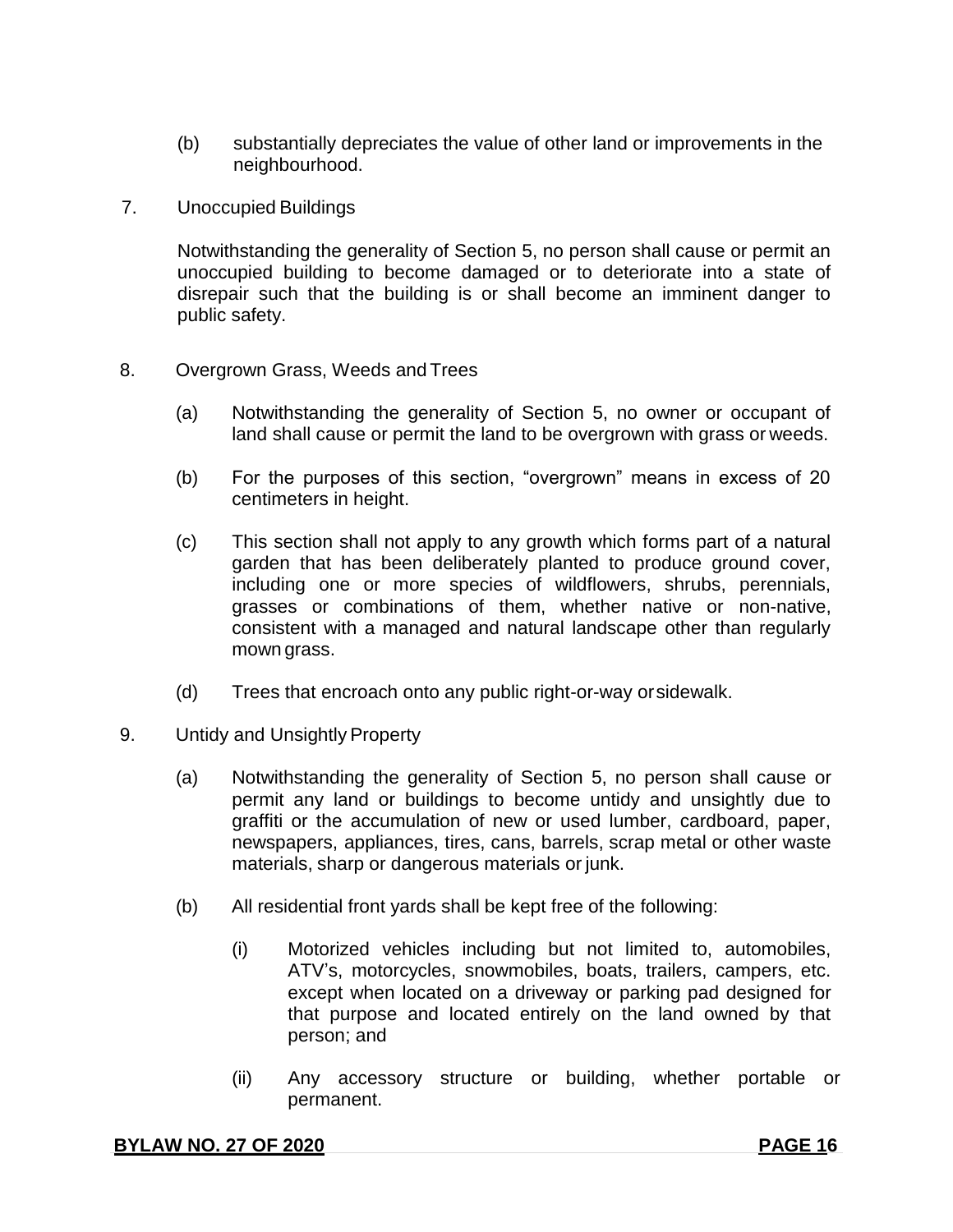- $(c)$  In the case of a corner site, Subsection  $9(b)(i)$  shall apply to both yards facing the abutting street.
- (d) In the case of a corner site, Subsection  $9(b)(ii)$  shall apply to both yards that are facing the abutting street, except when the accessory structure or building conforms to the City's current Zoning Bylaw.

### *(14/2021, s.1b)*

10. Junked Vehicles

Notwithstanding the generality of Section 5, no person shall cause or permit any junked vehicle to be kept on any land owned by that person. On any individual property, up to two (2) unlicensed vehicles may be stored if garaged, or properly covered in such a manner as to be protected from the elements, and in accordance with Section 3(l).

11. Open Excavations

Notwithstanding the generality of Section 5, no person shall cause or permit any basement, excavation, drain, ditch, watercourse, pond, surface water, swimming pool or other structure to exist in or on any private land or in or about any building or structure which is dangerous to the public's safety or health.

12. Graffiti

Notwithstanding the generality of Section 5, no person shall permit graffiti to remain on any building, accessory building, and fence or on any other structure on property owned by that person.

### PART III ABATEMENT OF **NUISANCES**

### 13. General Conditions

- (a) All property, including land, buildings and structures, not kept in a condition consistent with the minimum standards prescribed in this Part shall be deemed a nuisance as defined under this bylaw.
- (b) No person shall cause or permit the occupancy or use of any property, including land, building or structures that do not conform to the minimum standards.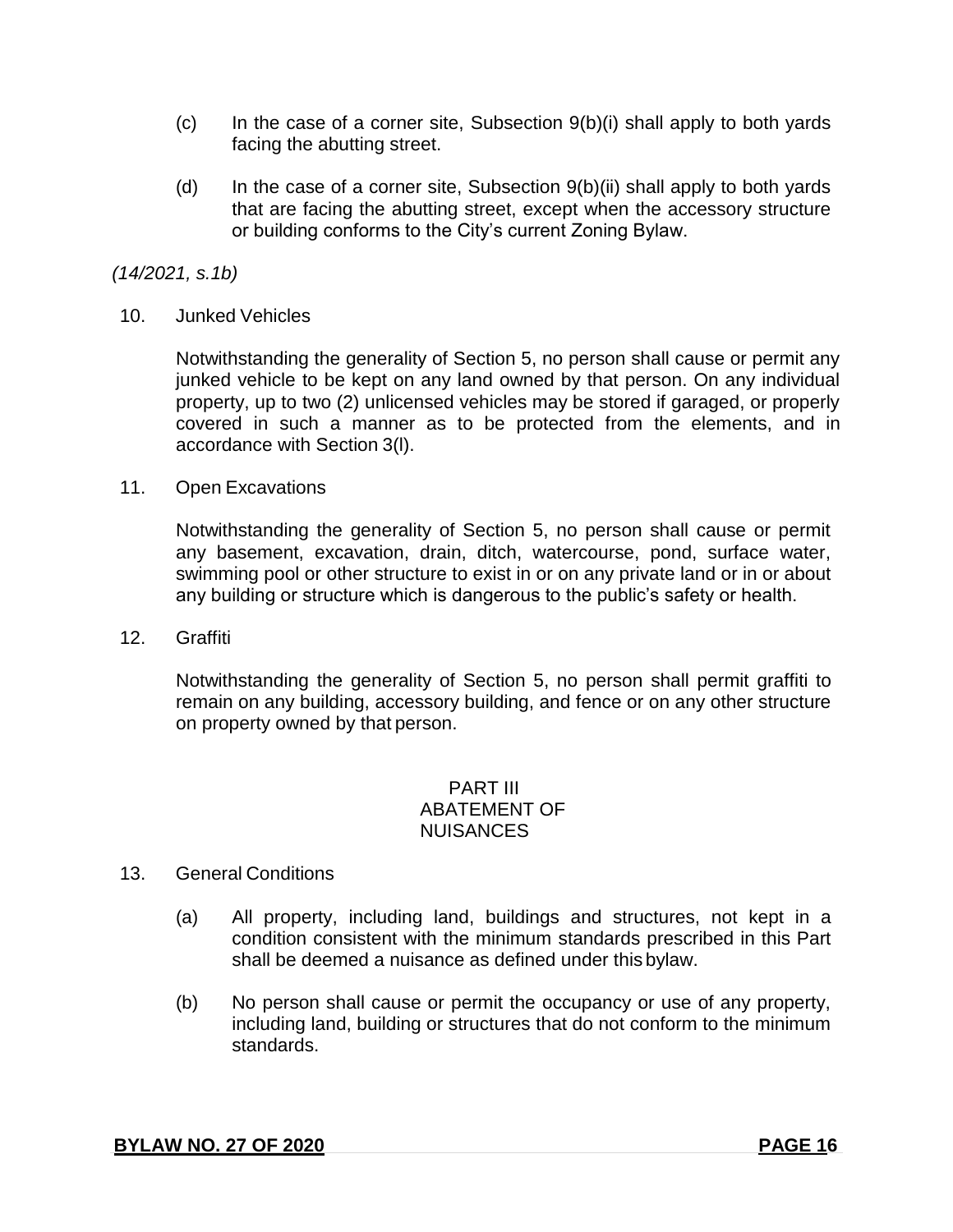- (c) Notwithstanding Section 4, every occupant of a property, including land, buildings and structures, shall:
	- (i) keep in a clean and sanitary condition that part of the property which the occupant occupies or controls;
	- (ii) keep exits to the exterior of the building in a safe and unobstructed condition;
	- (iii) dispose of garbage and refuse and keep the property free from rubbish and other debris which might constitute fire, health or safety hazards.
- (d) Human habitation is not permitted in any recreation vehicles, trailer or accessory building. No trailer, motor home, camper or tent trailer shall be supplied with a permanent connection to a utility such as gas or power. No trailer, mobile home, camper or trailer shall be electrified or heated through the use of electrical cords powered from a permanent structure.
- 14. Yards

A yard shall be kept free and clean from:

- (a) garbage and junk;
- (b) junked vehicles and dismantled machinery;
- (c) excessive growth of weeds or grass;
- (d) holes and excavations that could cause an accident;
- (e) an infestation of rodents, vermin orinsects;
- (f) dead or hazardous trees, or encroaching on any public property;and,
- (g) sharp or dangerous materials.
- 15. Outdoor Storage of Materials
	- (a) Any building materials, lumber, scrap metal, boxes or similar items stored in a yard shall be neatly stacked in piles and elevated off the ground so as not to constitute a nuisance or harbourage for rodents, vermin and insects.
	- (b) Materials referred to in Subsection (a) shall be elevated at least 150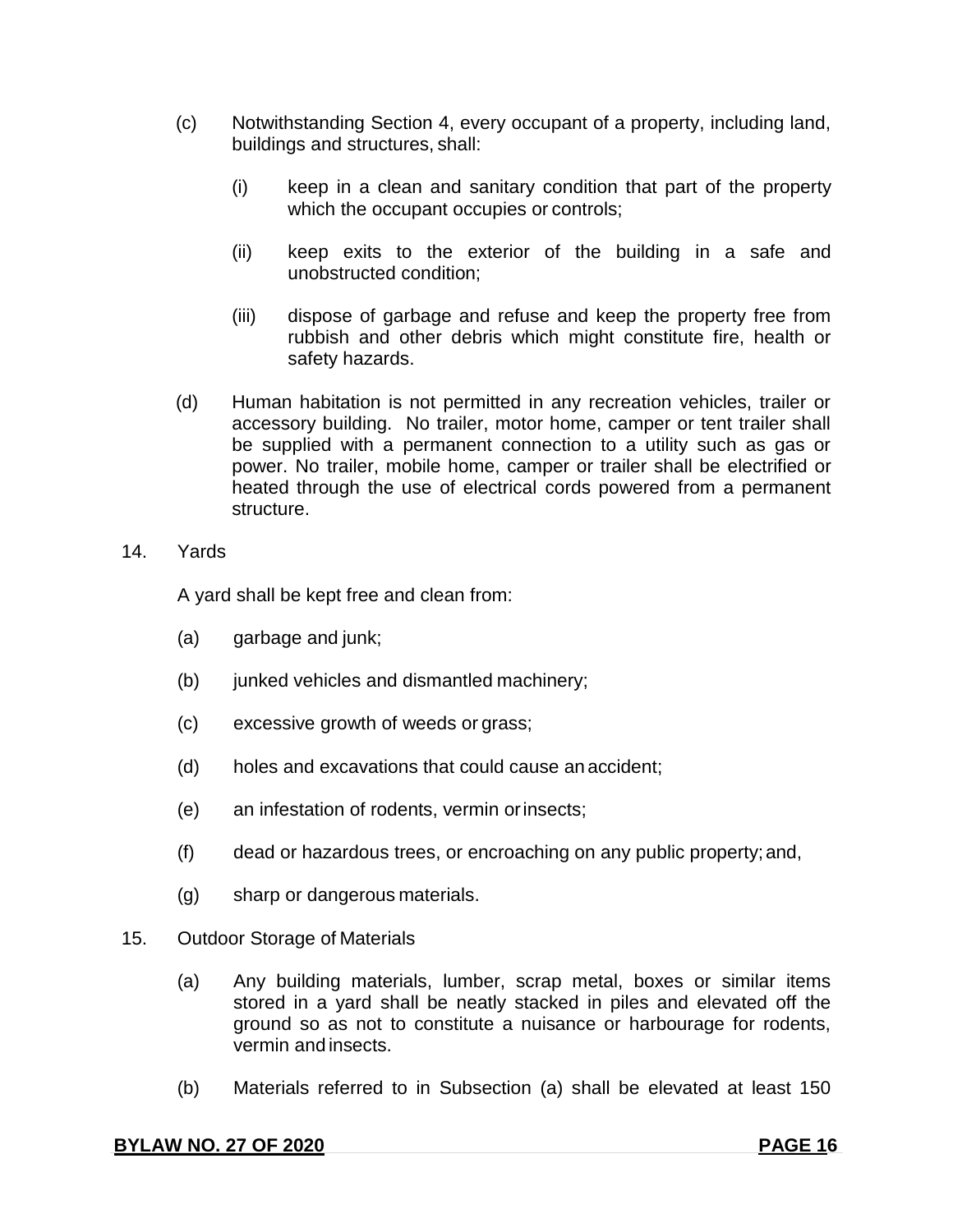millimetres off the ground and shall be placed 3 metres from the exterior walls of any building and 1 metre from the property line.

- (c) Reference to Subsections (a) and (b) above must not be located in the front yard of a property for more than 72 hours, or they shall be relocated to be obscured from public view.
- 16. Waste Disposal

Every building shall be provided with a sufficient number of receptacles to contain all waste generated from the site. Waste shall be contained in accordance with the provisions of the City's Waste Collection and Disposal Bylaw and shall not be allowed to accumulate on site without a means of containment.

- 17. Accessory Buildings
	- (a) Accessory buildings shall not be nuisances and shall bekept:
		- (i) in good repair;
		- (ii) free of infestation by rodents, vermin andinsects;
		- (iii) free of health, fire and safety hazards; and,
		- (iv) free of graffiti.
	- (b) Accessory buildings shall be equipped with doors or closures and shall be kept secured so as to prevent unauthorizedentry.
	- (c) Accessory buildings shall not have any human habitation.
- 18. Fences

shall:

- (a) be free of graffiti;
- (b) have no materials in use that cannot fulfill their original function such as broken boards, rails or posts; and,
- (c) have materials in use that are resistant to deterioration due to exposure to weather conditions.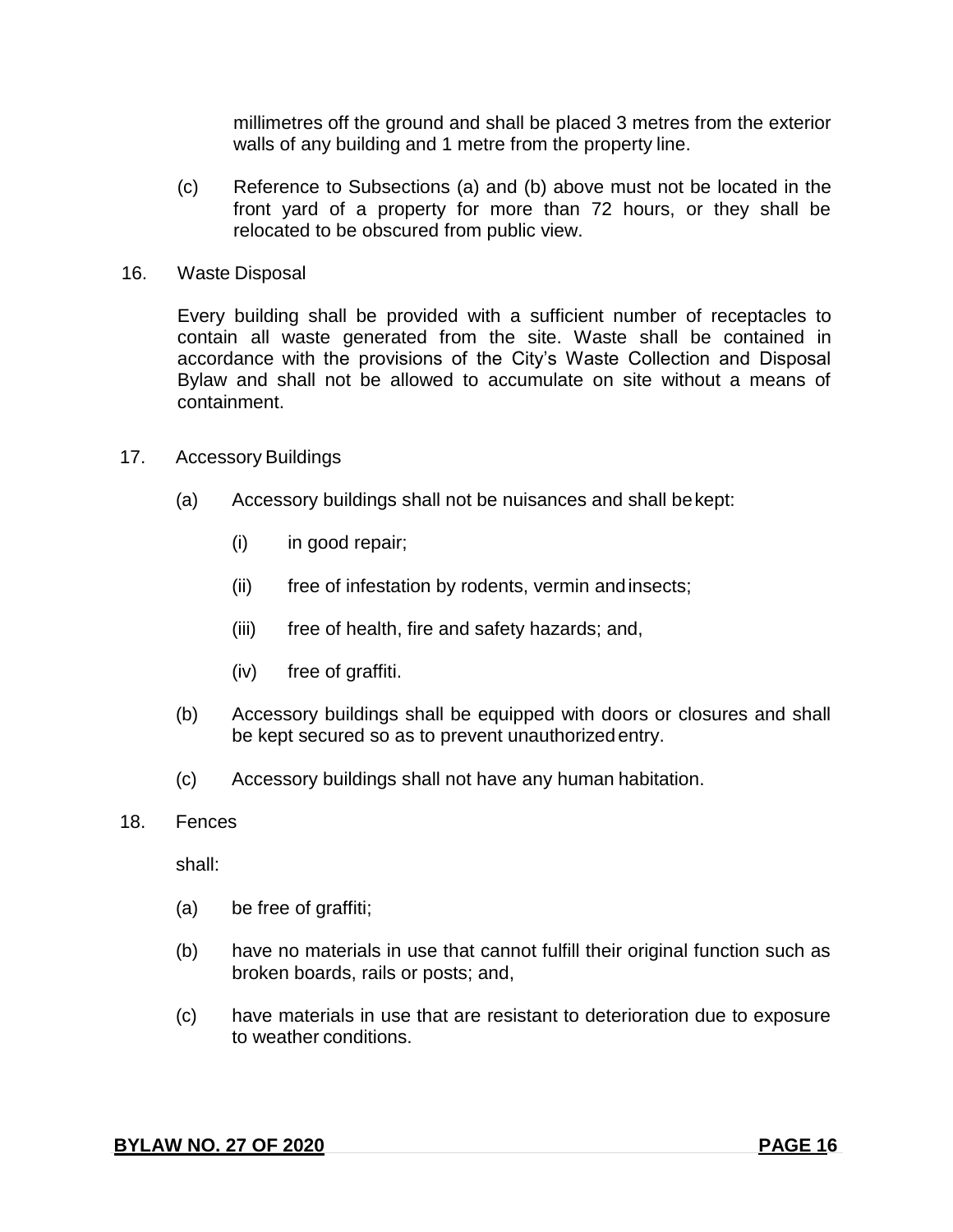### 19. Building Condition

- (a) The components of every building, including roofs, stairs, railings, porches, decks, joists, rafters, beams, columns, foundations, floors, walls and ceilings shall be kept in reasonable state of repair, and shall be suitably protected from the elements.
- (b) The foundation of a building shall not allow the ingress of water through cracks or other damage.
- (c) If an Officer encounters visual damage that they feel may be detrimental to the building, the Officer will provide photographic evidence to the City's Building Division for review, and if required, correction under the provisions of the City's Maintenance and Occupancy Bylaw.

*(14/2021, s.1c)*

- 20. Exterior Condition
	- (a) All exterior surfaces shall be made of materials which provide adequate protection from the weather.
	- (b) Exterior walls shall be covered with an application of paint, stain, stucco, brick, stone facing, siding or other similar protective surface to protect the walls from deterioration due to moisture penetration.
	- (c) Exterior walls shall be free of holes, breaks, loose or rotting boards or timbers or any other conditions which might admit rain or dampness to the interior walls or the interior spaces of the building.
	- (d) All exterior surfaces shall be free of graffiti.
- 21. Roofs
	- (a) A roof, including the shingles, fascia boards, soffit, cornice and flashing shall be watertight so as to prevent deterioration or leakage of water into the building, or the entry of vermin.
	- (b) Loose materials, including dangerous accumulations of snow and ice, above entrances or exits and egress windows, shall be removed from the roof of a building as soon as reasonably possible so as to prevent damage to the building or injury to persons in or near the building.
	- (c) Water running off a roof shall be carried away from the building so as to not cause dampness in the walls, ceilings or floors in a building.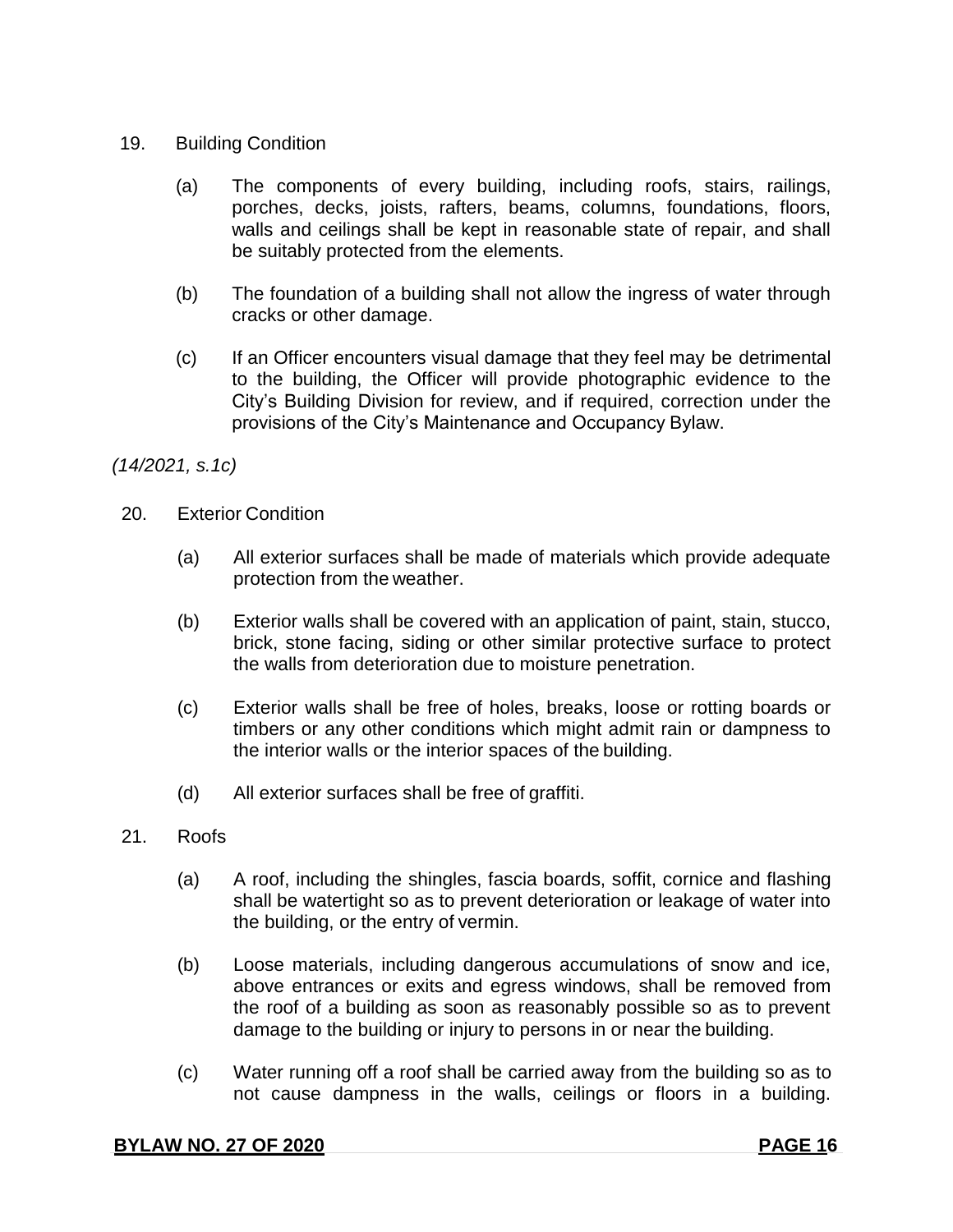Downspouts shall be used to direct water away from a building but shall not be positioned in such a way as to direct water on to an adjacent property or toward a public sidewalk or public area in a manner which may result in a hazardous condition or damage by erosion.

- (d) Eaves troughs, downspouts, and extensions shall be watertight and in good repair.
- 22. Chimneys
	- (a) Chimneys, flue pipes and smoke stacks shall be in good repair so as to prevent gases, water or any other substance from leaking into the building.
	- (b) Chimneys, flue pipes and smoke stacks shall be free of any defects.
	- (c) Chimneys, flue pipes and smoke stacks shall have all defective masonry or metal components repaired or replaced asneeded.
	- (d) Chimneys, flue pipes and smoke stacks shall be kept clear of obstructions.
- 23. Exterior Doors, Storm Doors, Windows and Screens
	- (a) A door shall be provided at each entrance to a building, and when closed, it shall be reasonably tight-fitting within its frame.
	- (b) Exterior doors, storm doors and storm windows shall be kept in a reasonable state of repair, and shall be weather-tight so as to perform their intended function.
	- (c) Openable windows within 2 metres of ground level shall have an acceptable locking mechanism.
	- (d) Exterior doors shall have an acceptable lockingmechanism.
	- (e) Windows and glass doors which separate heated space from unheated space or the exterior shall be at least double glazed unless there is a separate storm door or window.
	- (f) Windows and doors which open to the exterior and which are used for natural ventilation shall be screened so as to provide protection from the weather and insects.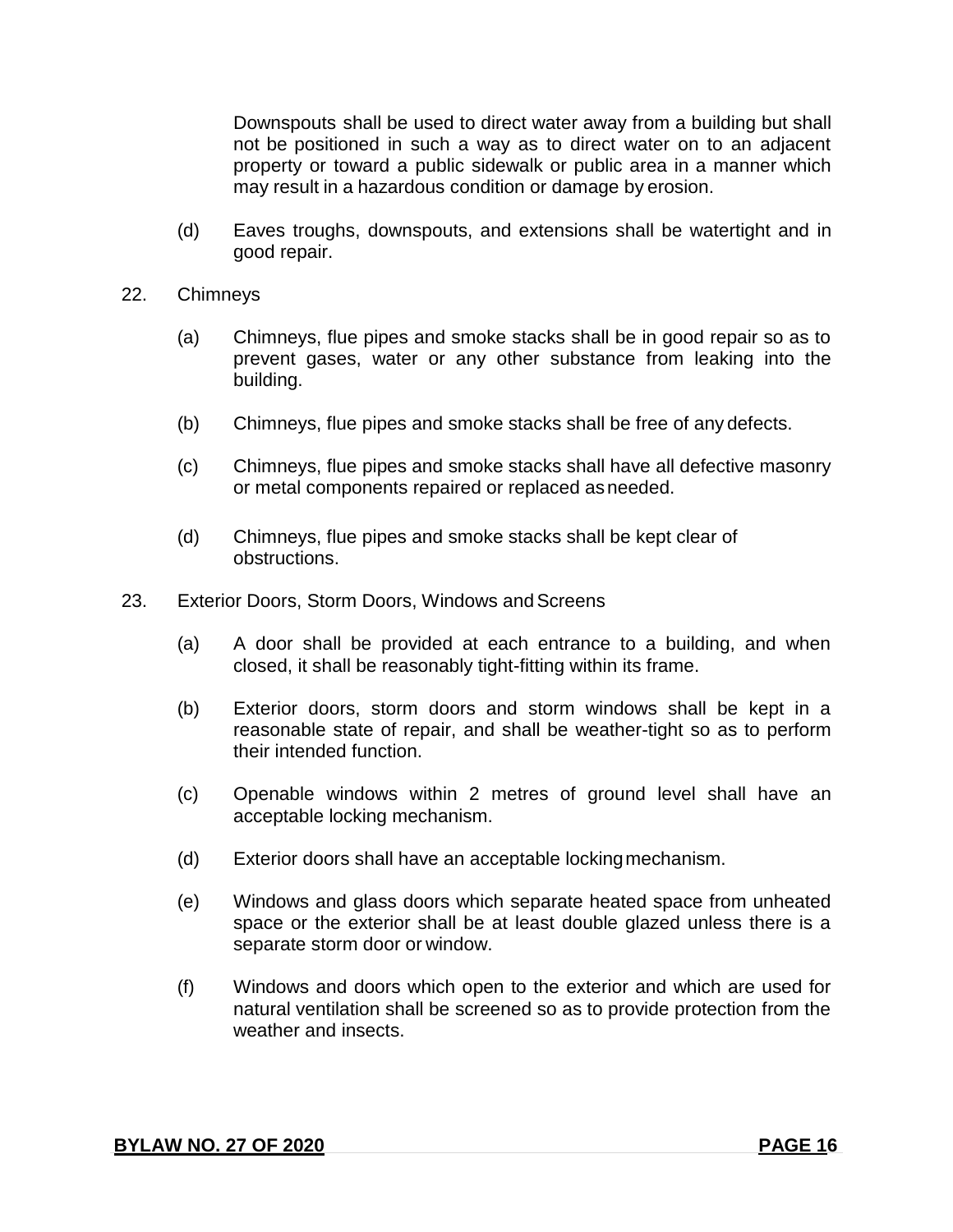- 24. Stairs, Porches, Decks and Railings
	- (a) Stairs, porches, decks and railings shall be kept in good repair with no components that are broken, loose, rotted orwarped.
	- (b) A handrail shall be installed on at least one side of all exterior stairs having more than three risers.
	- (c) A guardrail shall be installed on all open sides where the difference in elevation between the adjacent ground level the walking surface exceeds 600 millimetres.
	- (d) Guardrails shall be 900 millimetres height where the walking surface is not more than 1800 millimetres above grade.
	- (e) Guardrails shall be 1070 millimetres height where the walking surface is greater than 1800 millimetres above grade.
	- (f) Guardrails shall have openings not exceed 100 millimetres between the balusters and shall not facilitate climbing.
- 25. Electrical Services
	- (a) All buildings shall be supplied with electrical service that is adequate to safely meet the electrical needs of the building.
	- (b) All electrical outlets, lighting shall be in good working condition with required covers and no exposed wiring.
	- (c) Overhead electrical masts must be in a condition that can support the electrical wire.
	- (d) At any time, the Officer may request the owner obtain a certified electrician or electrical inspector to provide written documentation that the electrical meets the National Electrical Code of Canada. Failure to do so shall be an offence under this bylaw.

*(14/2021, s.1d)*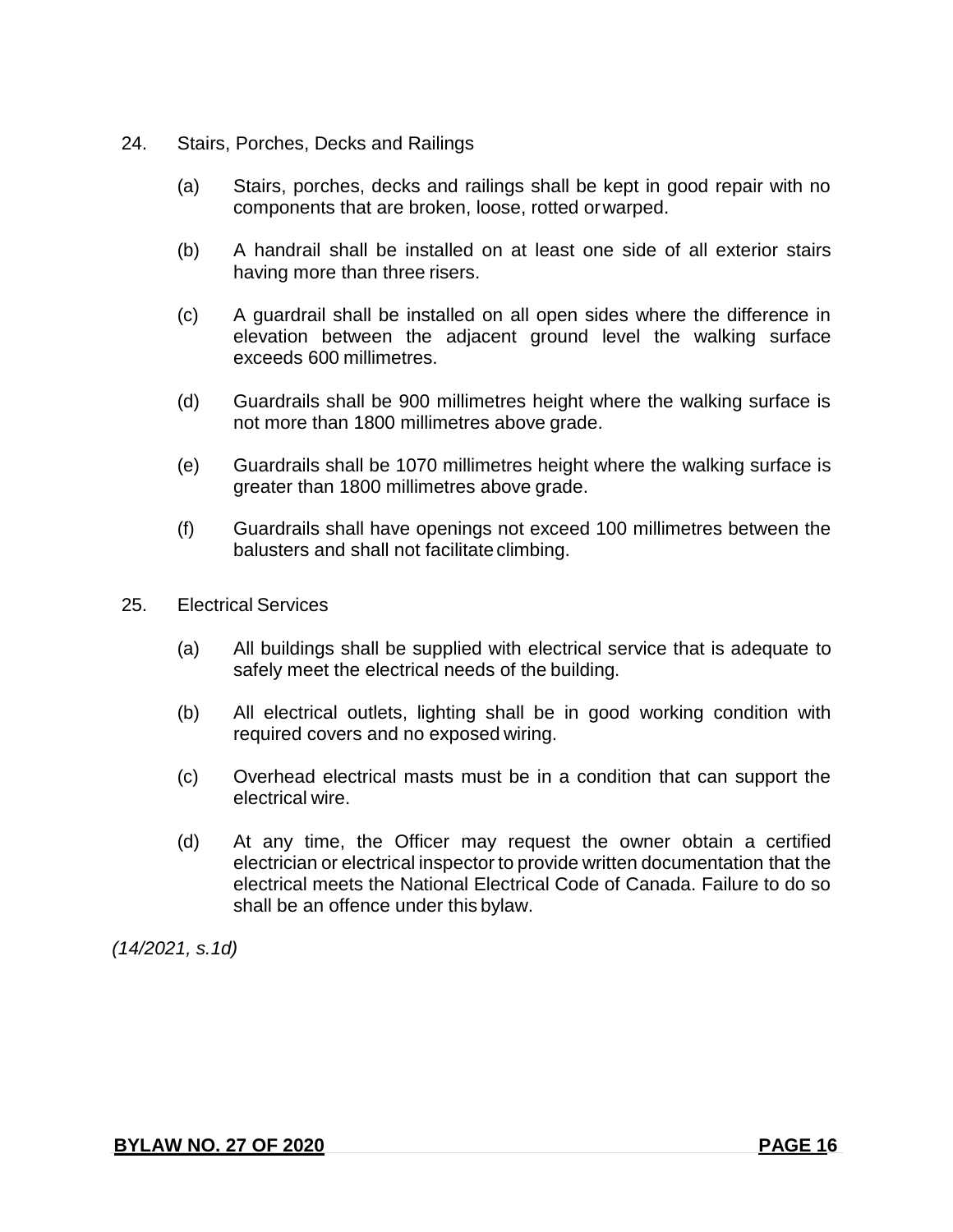### PART IV ENFORCEMENT, OFFENCES AND **PENALTIES**

### 26. Enforcement of Bylaw

- (a) Administration and enforcement of this bylaw is hereby delegated to the Bylaw Manager for the City.
- (b) The Bylaw Manager for the City is hereby authorized to further delegate the administration and enforcement of this bylaw.

### *(14/2021, s.1e)*

- 27. Inspections
	- (a) The inspection of property by the City to determine if this bylaw is being complied with is hereby authorized.
	- (b) Inspections under this bylaw shall be carried out in accordance with Section 324 of the Act.
	- (c) No person shall obstruct an Officer who is authorized to conduct an inspection under this section, or a person who is assisting an Officer.
	- (d) The Officer conducting the inspection may request that the owner supply confirmation of a condition, a thing or an activity by providing a certificate, letter, or any other documentation from an expert in a field related to the condition, thing or activity. If requested, the documentation will be required to provide a solution(s) to rectify the condition, thing or activity which the owner shall than be required to complete.
	- (e) An Order may contain an option or a requirement to demolish a structure. If provided as an option, a demolition may be chosen by the owner as an alternative to undertaking repairs. Demolition may be required by Order without the option to repair if the structure has been deemed to pose an unacceptable risk to public safety in terms of structure, condition or use.
	- (f) The requirements contained within an Order do not suspend the need to comply with conditions defined by any other bylaw, act or regulation, including but not limited to the need to obtain permits, permissions or certification.

*(14/2021, s.1f)*

**BYLAW NO. 27 OF 2020 PAGE 16**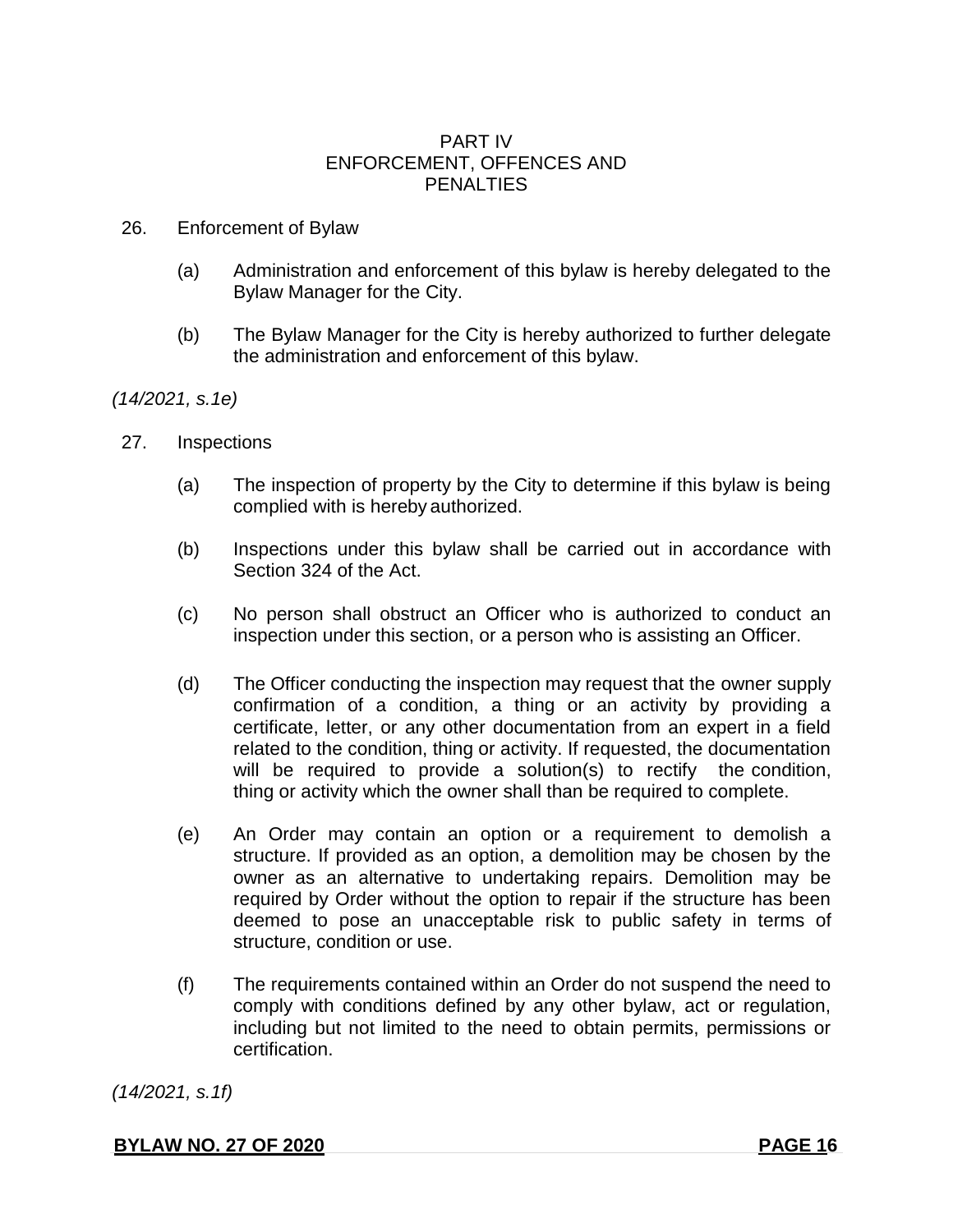- 28. Order to Remedy Contraventions
	- (a) If an Officer finds that a person is contravening this bylaw, the Officer may, by written Order, require the owner or occupant of the property to which the contravention relates to remedy the contravention.
	- (b) Orders given under this bylaw shall comply with Section 328 of the Act.
	- (c) Orders given under this bylaw shall be served in accordance with Section 347 of the Act.

*(14/2021, s.1g)*

29. Registration of Notice of Order

If an Order is issued pursuant to Section 28 of this bylaw, the City may, in accordance with Section 328 of the Act, give notice of the existence of the Order by registering an interest against the title to the land that is the subject of the Order.

- 30. Appeal of Order to Remedy
	- (a) A person may appeal an Order made pursuant to Section 28 of this bylaw in accordance with Section 329 of the Act.
	- (b) Appeals shall be made initially to the City's Property Maintenance Appeal Board, which Board is hereby established and appointed by Council.
- 31. City Remedying Contraventions
	- (a) The City may, in accordance with Section 330 of the Act, take whatever actions or measures are necessary to remedy a contravention of this bylaw.
	- (b) The City and/or its officers, may direct or authorize the removal of any vehicles not in compliance with this bylaw, off of the property in contravention, at the expense of the property owner.
- 32. Civil Action to Recover Costs

The City may, in accordance with Section 332 of the Act, collect any unpaid expenses and costs incurred in remedying a contravention of this bylaw by civil action for debt in a court of competent jurisdiction.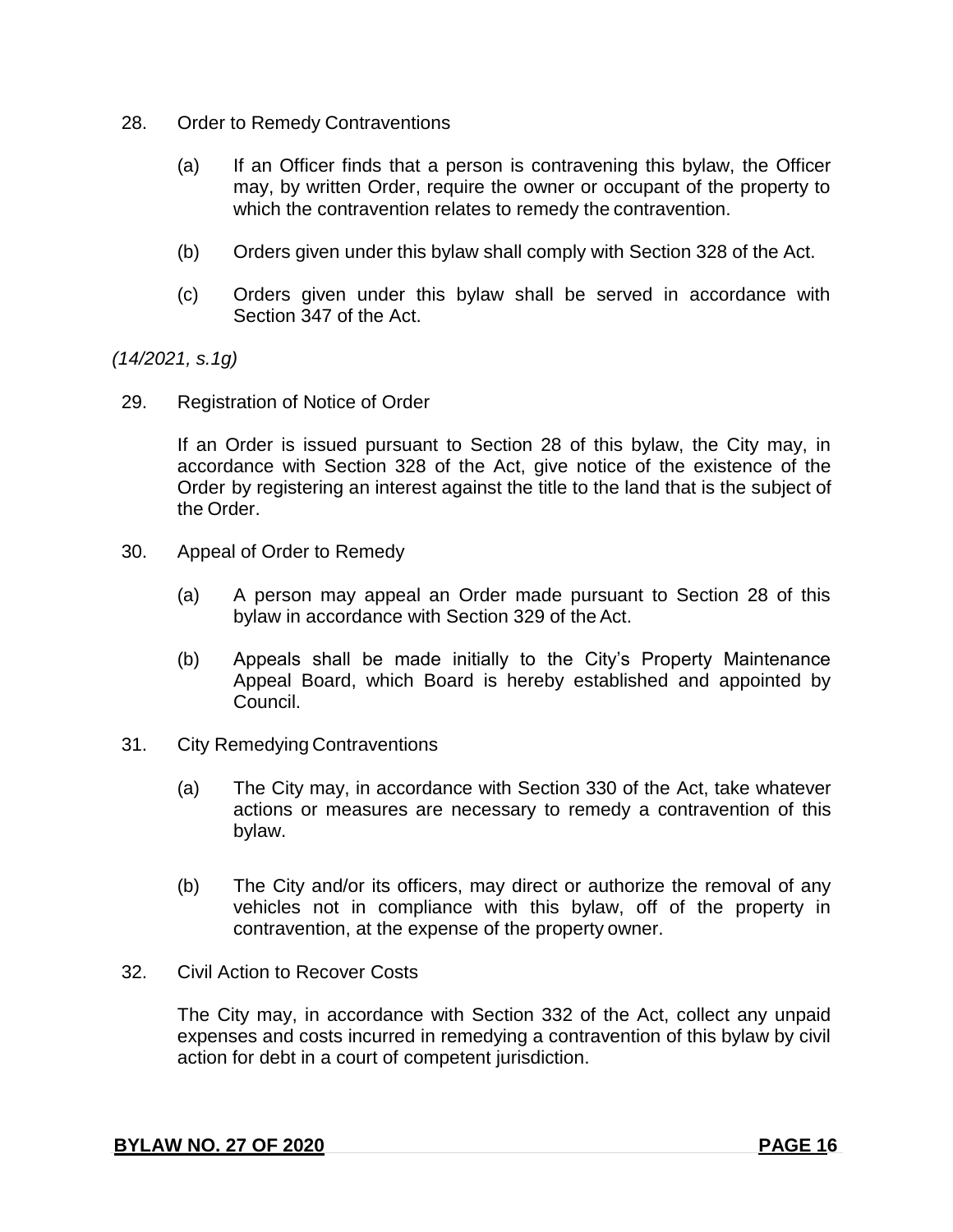### 33. Adding Amounts to Tax Roll

The City may, in accordance with Section 333 of the Act, add any unpaid expenses and costs incurred by the City in remedying a contravention of this bylaw to the taxes on the property on which the work was done.

### 34. Emergencies

In the event that it becomes an emergency to remedy a contravention of this bylaw, the City may take whatever actions or measures are necessary to eliminate the emergency in accordance with the provisions of Section 331 of the Act.

- 35. Notice of Violation and Remedial Orders
	- (a) An Officer may, as an alternative to proceeding by way of summary conviction, issue a notice of violation for any contravention(s) of this Bylaw.
	- (b) If a notice of violation is issued, the notice shall require the person to pay to the City the penalty sum specified in accordance with this Bylaw within fifteen (15) days of the date the notice of violation is delivered, or an early payment amount specified in accordance with this Bylaw within ten (10) days of the date the notice of violation is delivered.
	- (c) The City's rights under this section shall be in addition to the City's right to seek other legal remedies or actions for abatement of the contravention.
	- (d) The penalty sum specified in a notice of violation is to be paid:
		- (i) In person, during regular office hours, to the cashier located at City Hall, Prince Albert, Saskatchewan;
		- (ii) By mail addressed to the Office of the City Treasurer, City Hall, Prince Albert, Saskatchewan, S6V 7P3; or
		- (iii) By any other method indicated on the notice of violation.
	- (e) If payment as required under a notice of violation is not paid by the date specified therein, then the penalty sum specified therein shall be enforceable by the City as a debt due to the City.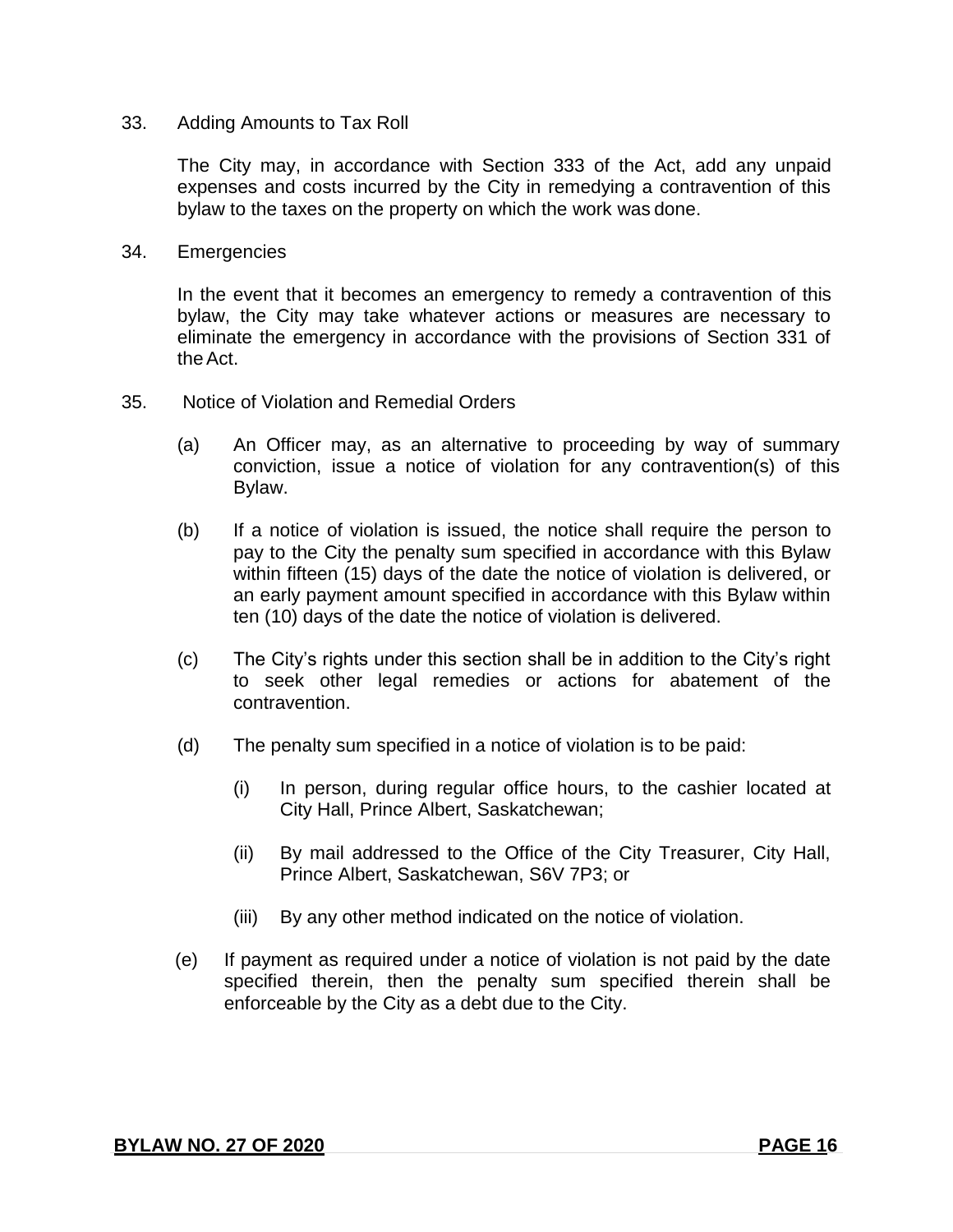### 36. Specified Payment Amount

Except in such circumstances for which a penalty sum is otherwise specified for a specific contravention of this Bylaw, persons contravening a provision of this Bylaw are subject to a penalty sum recoverable by the City in the amount of:

- (a) In the case of an individual, a penalty sum of:
	- i) \$250.00 for the first violation;
	- ii) \$500.00 for the second violation; and
	- iii)  $$750.00$  for the third or subsequent violation.
- (b) In the case of a corporation, a penalty sum of:
	- i) \$500.00 for the first violation;
	- ii) \$1,000.00 for the second violation;
	- iii) \$1,500.00 for the third or subsequent violation.
- 37. Early Payment Amount
	- (a) For penalty sums contemplated under Section 36, if the penalty imposed under a notice of violation is paid within ten (10) calendar days of the date of the notice of violation, the amount of the penalty sum shall be discounted to an early payment amount of:
		- $(i)$  In the case of an individual, a penalty sum of:
			- A) \$150.00 for the first violation;
			- B) \$300.00 for the second violation:
			- C) \$500.00 for a third or subsequent violation.
		- $(ii)$  In the case of a corporation, a penalty sum of:
			- A) \$300.00 for the first violation;
			- B) \$600.00 for the second violation:
			- C) \$1,000.00 for a third or subsequent violation.
	- (b) The date of payment shall be determined as follows:
		- (i) For payment in person, the date of payment shall be the date payment is received by the City;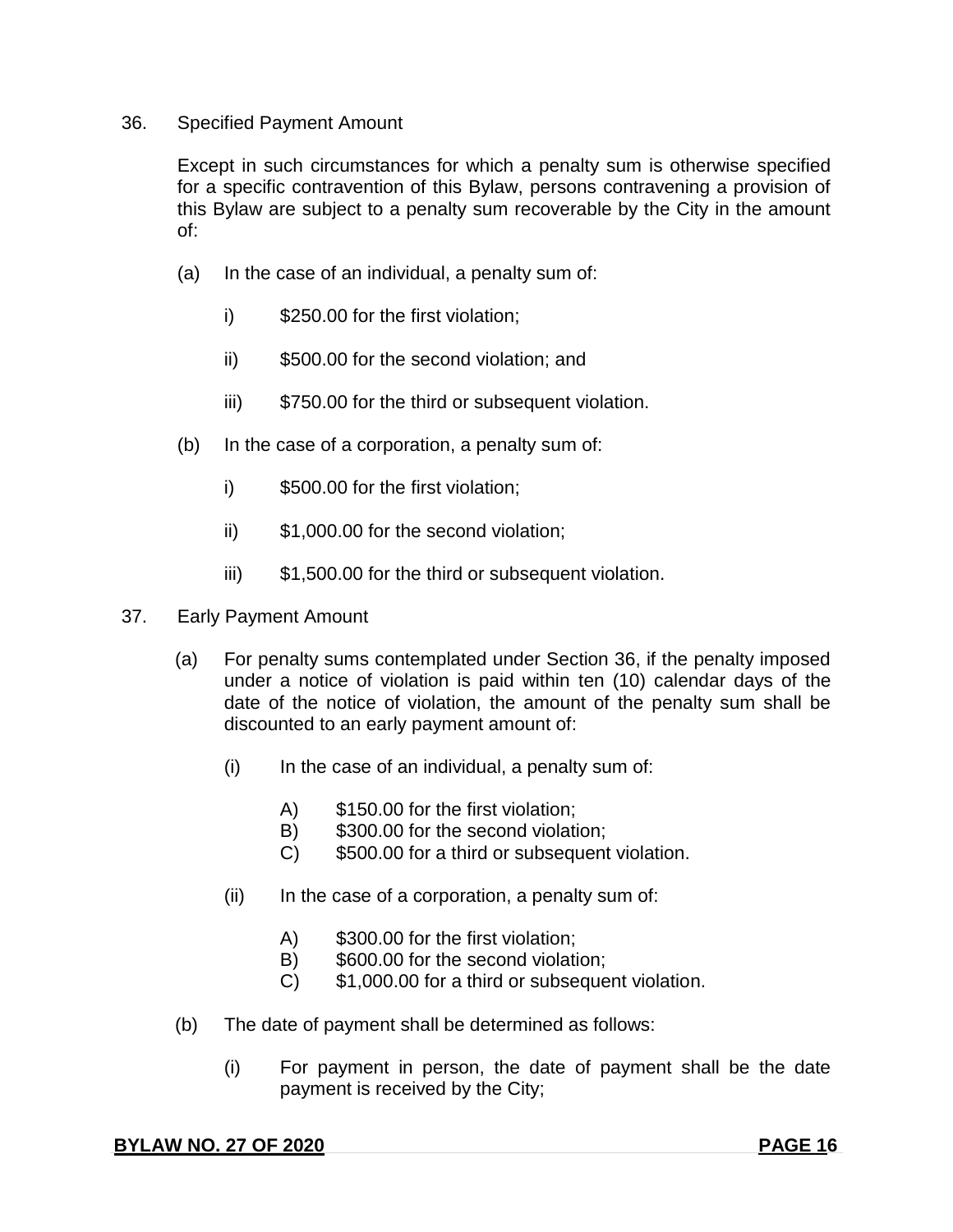- (ii) For payment by deposit, the date of payment shall be the date payment is deposited in the depository at City Hall; or
- (iii) For payment by mail, the date of payment shall be the federal post marked date on the remittance.
- (c) Upon payment of a notice of violation, the person contravening the Bylaw shall not be liable to prosecution for that offence.
- (d) For the purpose of determining the prescribed penalty required by Subsection 37(a), the number of prior offences shall be determined by the number of prior notices of violation issued in relation to the specified contravention, with the exception of those which have been cancelled or dismissed by the court.
- 38. Prosecutions
	- (a) No person shall:
		- i) Fail to comply with an Order made pursuant to this Bylaw;
		- ii) Obstruct or hinder any Officer or any other person acting under the authority of this Bylaw; or
		- iii) Fail to comply with any provision of this Bylaw.
	- (b) Subject to Subsection 37(c) and notwithstanding Section 35, in lieu of the City proceeding with a notice of violation or with collection proceedings of an outstanding penalty sum due thereunder, where an Officer determines in consultation with the Bylaw Manager to whom is assigned responsibility for bylaw enforcement that it is in the public interest to compel a person who has contravened a provision of this Bylaw to appear before a justice, the Officer may cause to be issued a summons that requires the person to appear before a judge of a court of competent jurisdiction in Saskatchewan to answer a charge(s) for violation(s) of this Bylaw.
	- (c) The summons may provide for a voluntary payment of the penalty sum not to exceed an amount applicable under Section 37, which if paid as directed in the summons by a date prior to the first appearance date specified in the summons.
	- (d) If the voluntary payment is made prior to the date when the person contravening the Bylaw is required to appear in court to answer a charge, the person shall not be liable to prosecution for that offence.
	- (e) If in the opinion of a prosecutor it is appropriate, the prosecutor may, on or before the court appearance date, permit the accused to pay the penalty sum as set out in Section 36 to avoid prosecution.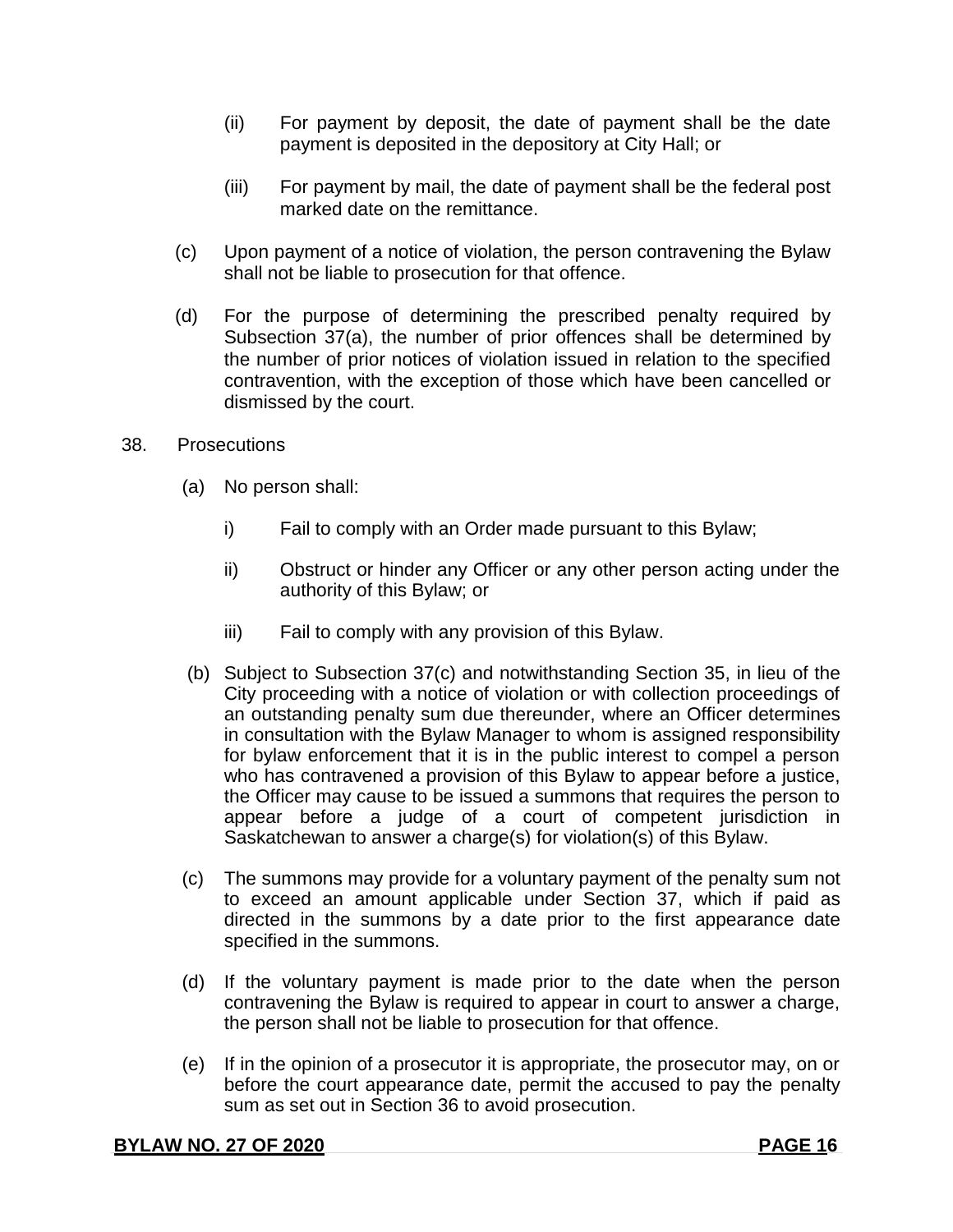- (f) Except where a penalty is specifically provided in this Bylaw, every person who contravenes any provision of this Bylaw is guilty of an offence and liable on conviction:
- (i) In the case of an individual, to a fine of up to  $$10,000.00;$
- (ii) In the case of a corporation, to a fine of up to \$25,000.00; and
- (iii) In the case of a continuing offence, to a maximum daily fine of up to \$2,500.00 per day of violation.
- (g) A conviction of failing to comply with a remedial Order does not relieve the person convicted from complying with the Order and the convicting judge or justice of the peace may, in addition to any fine imposed, order the person to do any act or work, within specified time, to comply with the Order with respect to which the person was convicted.
- (h) The court may, in default of payment of a fine imposed under this Bylaw, order imprisonment of the individual for a term not exceeding six (6) months.
- 39. Severability

If a court of competent jurisdiction should declare any section or part of a section of this Bylaw to be invalid, such section or part of a section shall not be construed as having persuaded or influenced the Council to pass the remainder of the Bylaw, and it is hereby declared that the remainder of the Bylaw shall be valid and shall remain in force and effect

40. Repeal of Bylaws

Bylaw No. 18 of 2016 and all applicable amendments and subsequent amending Bylaws are hereby repealed, including but not necessarily limited to Bylaw No. 12 of 2017 and Bylaw No. 2 of 2019.